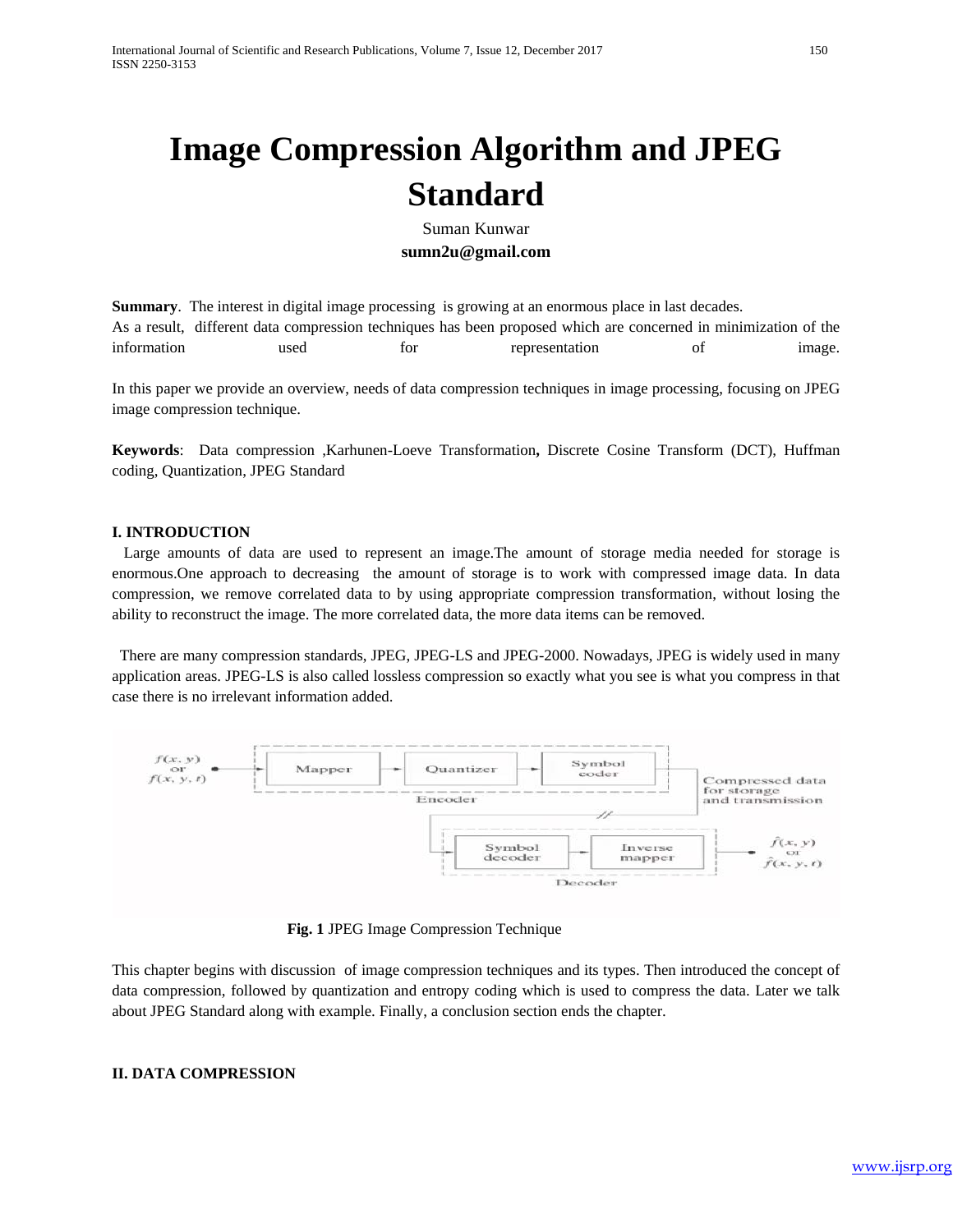In data compression less number of data is used to represent the original data taking account of the information contained on it. If we do look at the **Fig. 1**, encoder receives the target image and then it converts the image into bitstream. On the other part , the decoder is used to convert the bitstream back to the image I. If the quantity of bitstream is lesser than original image then this process *Image Compression Coding.*

Original



(a) Original image 4718592 bytes (b) Compressed image 695755 bytes

**Fig. 2** Examples of image compression technique using JPEG standard

The compression ratio is 695755/4718592, about 0.14744, which is about x7 still being extremely conservative. We can see the images are slightly, parts of information are lost during compression. The decoder cannot rebuild image perfectly as before and this kind of compression technique is called *non-reversible* or *lossy coding*. But, in *reversible coding,* we can perfectly rebuild the original image without any distortion and the ratio of compression is much lower.

Since, there is distortion between the images i.e original image and decoded image. We need to evaluate the coding efficiency. The common evaluation tools, which are used to calculate the coding efficiency are *Mean Square Error (MSE)* and *Peak Signal to Noise Ratio (PSNR)* which are defined as follows:



**Eq. (1)**, f (x, y) and f '(x, y) represents the original image and decoded image, respectively. The image size is  $W \times H$ . In **Eq. (2)**,

The image coding algorithm consists of reducing correlation exists between pixels, quantization and entropy coding.

**(a) Source Encoder:** Source encoder aimed at decorrelating input signal by transforming its representation . where set of data values is sparse, thus compacting the information content of the signal into the smaller number of coefficients.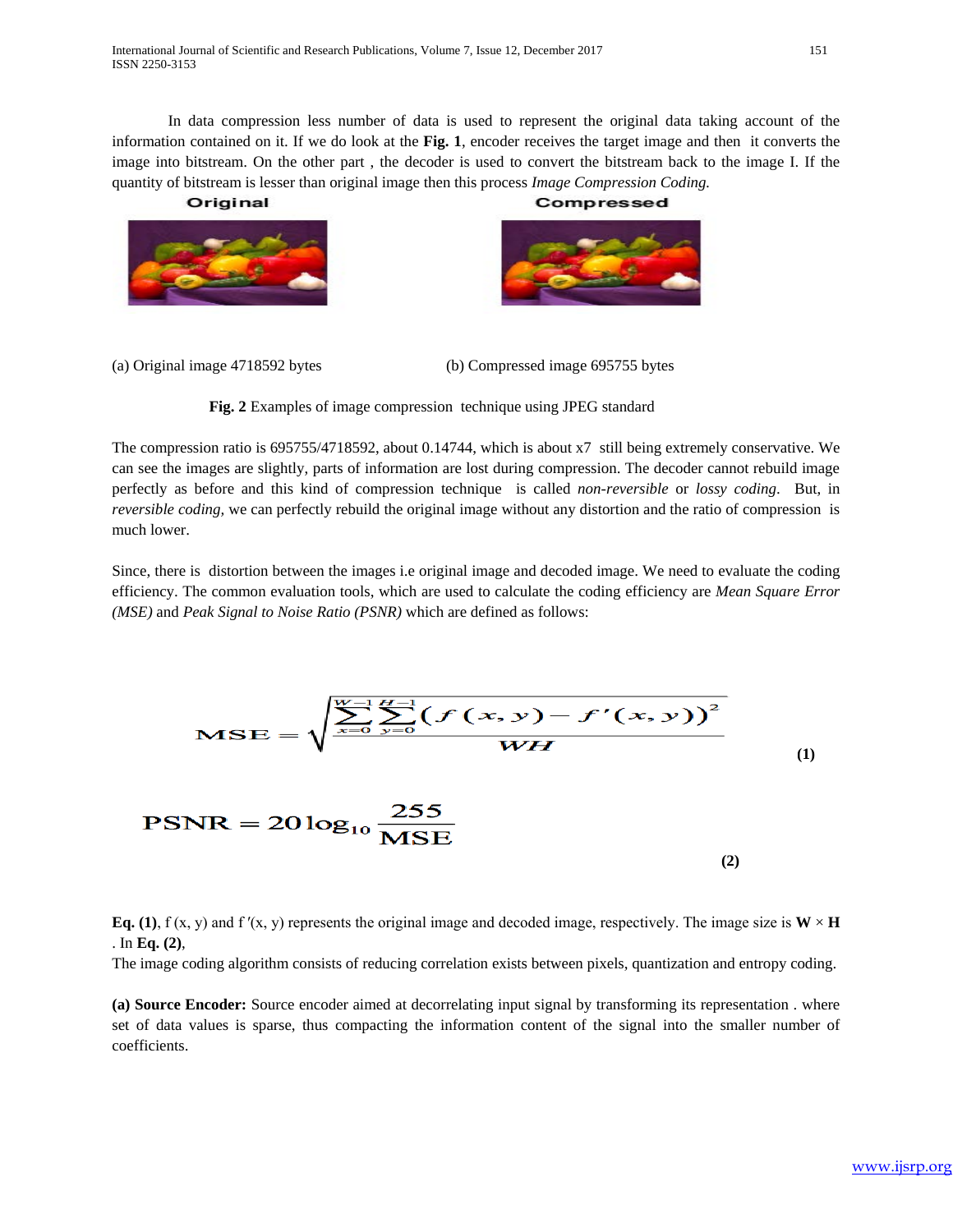**b) Quantizer:** A quantizer aims at reducing the number of bits needed to store transformed coefficients by reducing the precision of those values. Quantization performs on each individual coefficient i.e. Scalar Quantization (SQ) or Vector Quantization (VQ).

**c) Entropy Coding:** Entropy encoding aims to remove redundancy by removing repeated bit patterns. The most common entropy coders are the Huffman Coding, Arithmetic Coding, Run Length Encoding (RLE) and Lempel-Ziv (LZ) algorithm.

The constitution of image coding algorithm model is in **Fig. 3**.which will be discussed in following chapters.



 **Fig. 3** Constitution of image coding algorithm

# **III. KARHUNEN-LOEVE TRANSFORMATION AND DISCRETE COSINE TRANSFORM**

## **A. Karhunen-Loeve Transformation**

Images have high correlation, for an image with size  $K1 \times K2$ , we divide it into several small blocks with size N1 **× N2** and deal with each blocks with transformation. Which helps to reduce its pixel correlation.In JPEG standard, we do not use KLT because the transform is computationally expensive.

## **B. Discrete Cosine Transform**

 Problems like computation power, storage , cost goes more if we use KLT in orthogonal transform of KLT , to deal with the problems and also to preserve optimal property of KLT for image. we have Discrete Cosine Transform (DCT). which is defined as

$$
F(u, v) = \frac{1}{4}C(u)C(v)\sum_{x=0}^{7} \sum_{y=0}^{7} f(x, y)\cos\left[\frac{\pi(2x+1)u}{16}\right]\cos\left[\frac{\pi(2y+1)v}{16}\right]
$$
  
for  $u = 0, ..., 7$  and  $v = 0, ..., 7$   
where  $C(k) = \begin{cases} 1/\sqrt{2} \text{ for } k = 0\\ 1 \text{ otherwise} \end{cases}$ 

**(3)**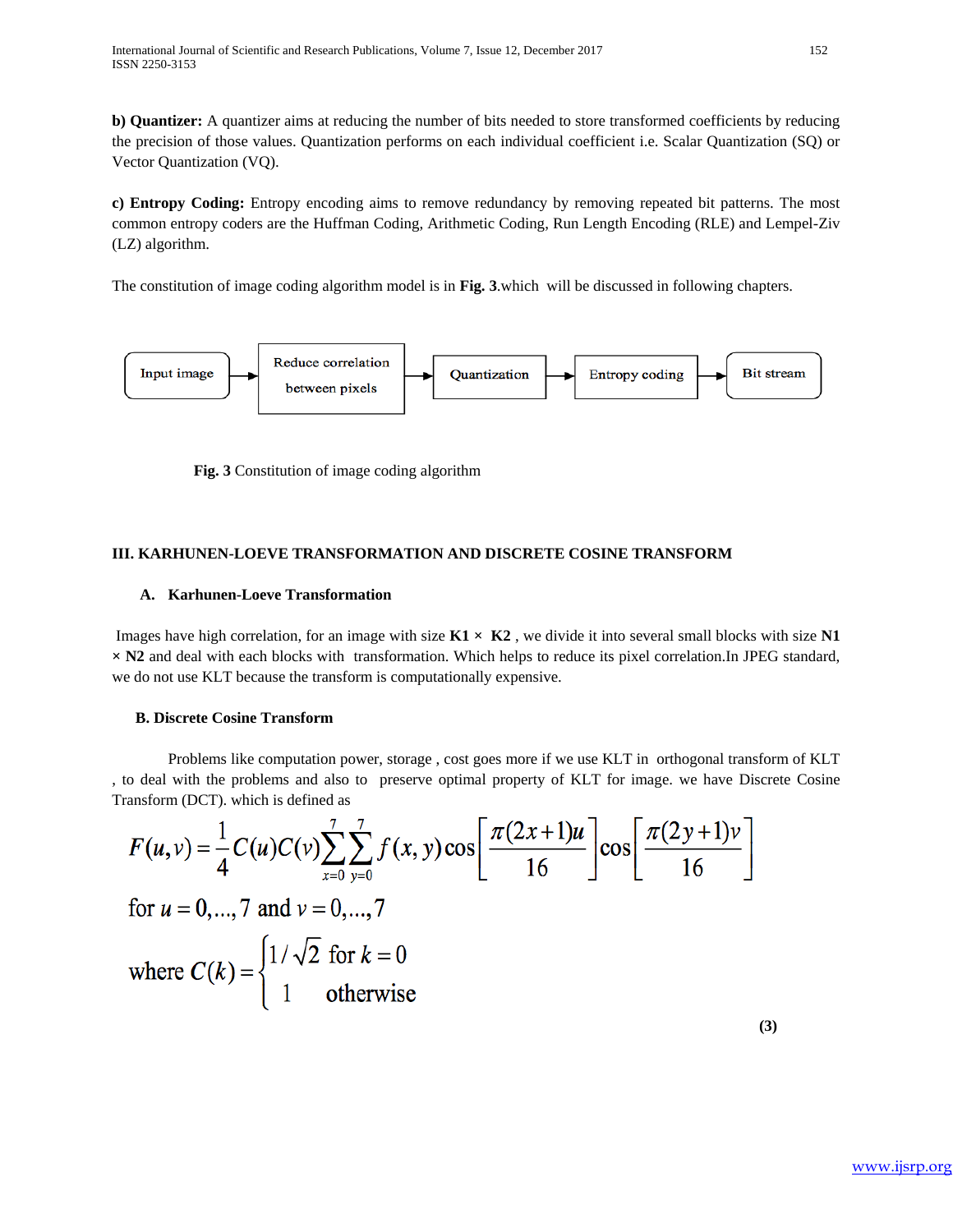

**Fig. 4** The  $8 \times 8$  DCT basis  $\omega$ x,y (u,v)

And inverse DCT is defined as:

$$
f(x, y) = \frac{1}{4} \sum_{u=0}^{7} \sum_{v=0}^{7} C(u)C(v)F(u, v) \cos \left[\frac{\pi (2x+1)u}{16}\right] \cos \left[\frac{\pi (2y+1)v}{16}\right]
$$
  
for  $x = 0, ..., 7$  and  $y = 0, ..., 7$ 

The **F(u,v)** is called DCT coefficient, and basis of DCT is:

$$
\omega_{x,y}(u,v) = \frac{C(u)C(v)}{4}\cos\left[\frac{\pi(2x+1)u}{16}\right]\cos\left[\frac{\pi(2y+1)v}{16}\right]
$$
\n(5)

Thus can rewrite by **Eq. (5)**:

**(4)**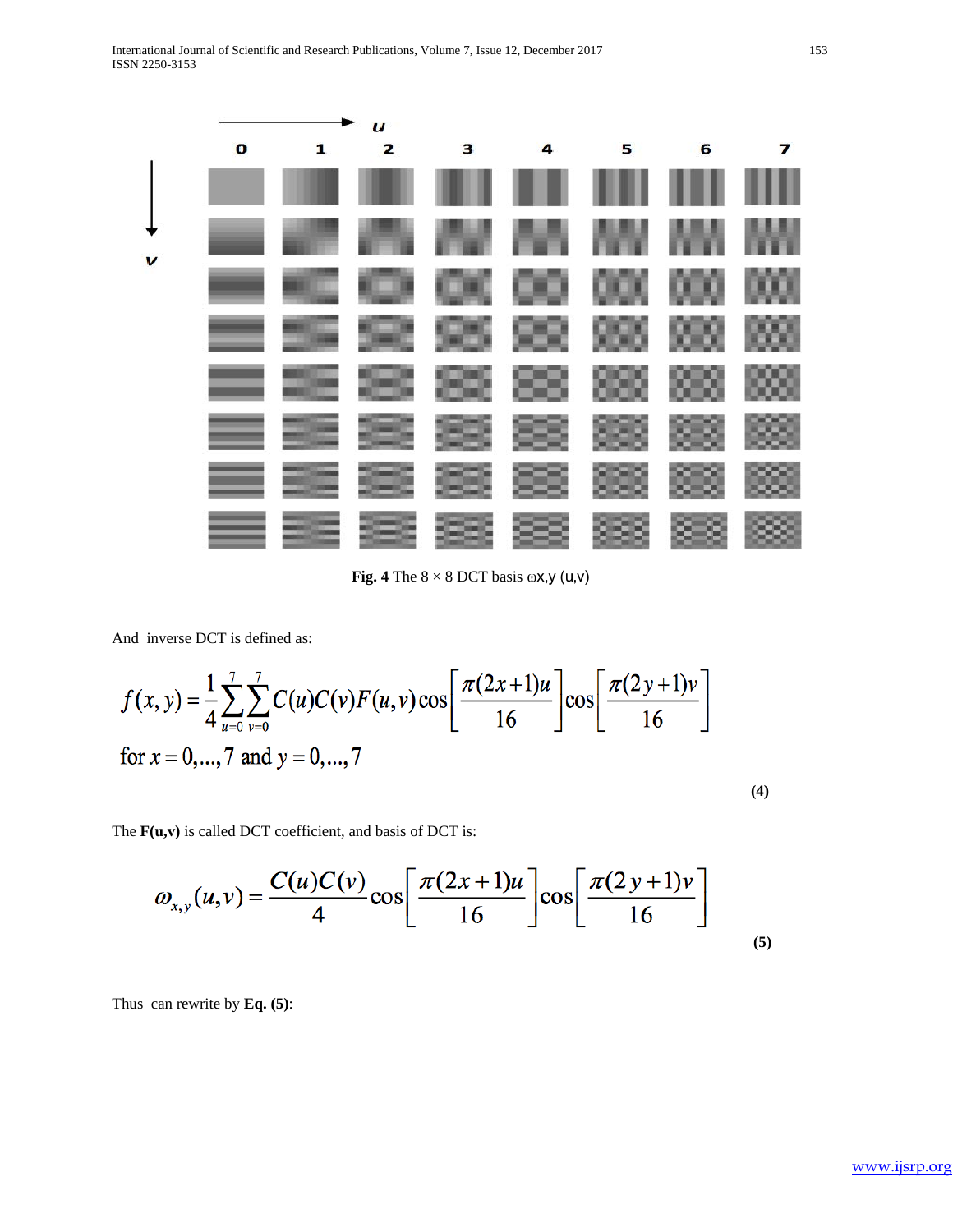International Journal of Scientific and Research Publications, Volume 7, Issue 12, December 2017 154 ISSN 2250-3153

$$
f(x, y) = \sum_{u=0}^{7} \sum_{v=0}^{7} F(u,v) \omega_{x,y}(u,v) \text{ for } x = 0,...,7 \text{ and } y = 0,...,7
$$
 (6)

The  $8 \times 8$  two dimensional DCT basis is represented in **Fig. 4.** 

#### **IV. QUANTIZATION**

In Fig. 4 we represent the transformed  $8 \times 8$  block that consists of 64 DCT coefficients. The first coefficient which is denoted by  $\mathbf{F(0,0)}$  is the DC component and the rest are AC component. The DC component denoted by  $\mathbf{F(0,0)}$  is the sum of 64 pixels which is multiplied by the scaling factor  $\frac{1}{4}C(0)C(0) = \frac{1}{6}$  as shown in **Eq. (3)** for F(u,v).

|  |  | 16   11   10   16   24   40   51   61 |  |  |
|--|--|---------------------------------------|--|--|
|  |  | 12   12   14   19   26   58   60   55 |  |  |
|  |  | 14   13   16   24   40   57   69   56 |  |  |
|  |  | 14   17   22   29   51   87   80   62 |  |  |
|  |  | 18   22   37   56   68  109 103  77   |  |  |
|  |  | 24   35   55   64   81  104 113  92   |  |  |
|  |  | 49   64   78   87  103 121 120 101    |  |  |
|  |  | 72   92   95   98  112 100 103  99    |  |  |

| 17   |    | 18   24   47   99   99   99   99 |              |              |                        |         |    |
|------|----|----------------------------------|--------------|--------------|------------------------|---------|----|
| 18   | 21 |                                  | 26   66   99 |              | 99                     | 99      | 99 |
| l 24 |    | 26   56   99   99   99   99      |              |              |                        |         | 99 |
| l 47 | 66 | 99   99   99   99   99           |              |              |                        |         | 99 |
| l 99 | 99 |                                  |              | 99   99   99 |                        | 99   99 | 99 |
| l 99 | 99 |                                  |              |              | 99   99   99   99   99 |         | 99 |
| l 99 | 99 | 99                               | 99           | 99           | 99                     | 99      | 99 |
| 99   | 99 | 99                               | 99           | 99           | 99                     | 99      | 99 |

**(7)**

**Fig. 5** Quantization matrix

The next step is to quantize transformed coefficients. Each DCT coefficients  $F(u,v)$  is uniformly quantized and can be obtained by dividing it by the corresponding quantize step-size parameter  $Q(u, v)$  and then rounded to the nearest integer as below :

$$
F_q(u,v) = Round\left(\frac{F(u,v)}{Q(u,v)}\right)
$$

JPEG standard does not define fixed quantization matrix. It is of the user to select a quantization matrix. **Fig. 5**  shows quantization matrices of JPEG standard .

In JPEG compression quantization process removes high frequencies present in original image.We do so cause our eyes is much sensitive to lower spatial frequencies Bigger the values in quantization table, bigger error introduced by lossy process resulting smaller visual quality.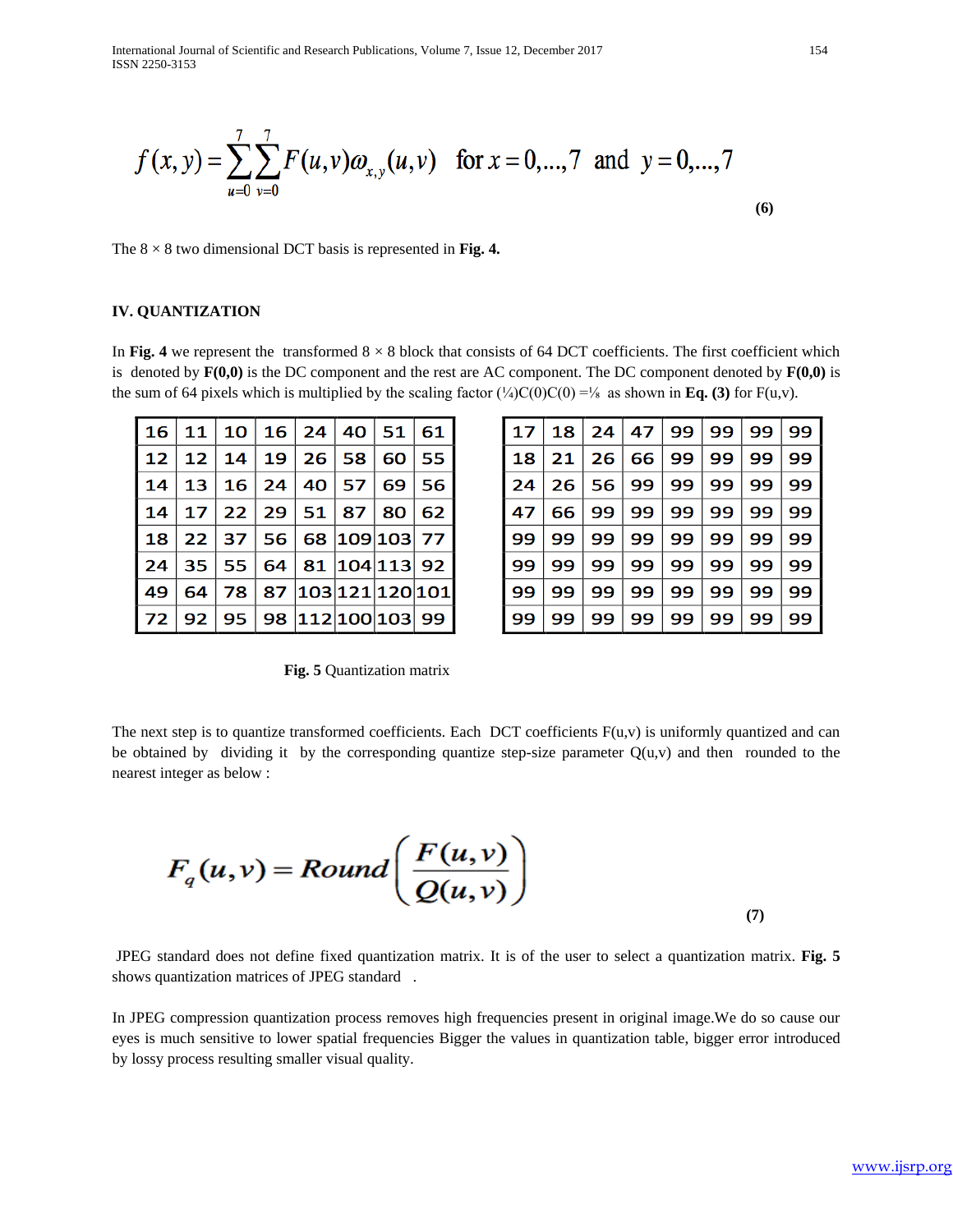# **V. JPEG STANDARD**

Joint Photographic Experts Group (**JPEG**) has built up a worldwide standard for universally useful, shading, stillpicture compression. There are numerous compression standards such as JPEG, JPEG-LS and JPEG-2000. JPEG-LS is also called loss less compression so exactly what you see is what you compress in that case there is no irrelevant information added. The block diagram of Baseline JPEG Transformation is shown in **Fig. 1.**

# **A. Zig-Zag Reordering**

We obtain new 88 blocks after DCT and quantization, which is our frequency domain value for the original blocks. In order to encode the value we need to reorder values into one dimensional form. The DCT coefficient is encoded by difference coding and AC terms are scanned in Zig-Zag manner and we do it to get a vector sorted on basis of the spatial frequency. **Fig. 6** showsZig-zag reordering process.

| $\mathbf 0$ |  |  | $\mid 1 \mid 5 \mid 6 \mid 14 \mid 15 \mid 27 \mid 28 \mid$                             |  |
|-------------|--|--|-----------------------------------------------------------------------------------------|--|
|             |  |  | $2 \mid 4 \mid 7 \mid 13 \mid 16 \mid 26 \mid 29 \mid 42 \mid$                          |  |
|             |  |  | $3 \mid 8 \mid 12 \mid 17 \mid 25 \mid 30 \mid 41 \mid 43 \mid$                         |  |
|             |  |  | 9   11   18   24   31   40   44   53                                                    |  |
|             |  |  | 10 19 23 32 39 45 52 54                                                                 |  |
|             |  |  | $\vert$ 20 $\vert$ 22 $\vert$ 33 $\vert$ 38 $\vert$ 46 $\vert$ 51 $\vert$ 55 $\vert$ 60 |  |
|             |  |  | $\mid$ 21 $\mid$ 34 $\mid$ 37 $\mid$ 47 $\mid$ 50 $\mid$ 56 $\mid$ 59 $\mid$ 61 $\mid$  |  |
|             |  |  | 35 36 48 49 57 58 62 63                                                                 |  |



**Fig. 6** Zig-Zag reordering matrix

## **B. Zero Run Length Coding**

The quantized AC coefficients for the most part contains continuous zeros. Therefore, an advantage can be acquired by utilizing a run-length method, where upper four bits of code image demonstrate the quantity of back to back zeros previously the following coefficient, and lower four bits show the quantity of huge bits in the following coefficient.

The following code symbol are significant bits of the coefficient, where length is determined by the lower four bits of the code. The inverse run-length coder takes the current code symbol and appends to the output array the number of zeros which is corresponding to the four bits used for the run-length code . Coefficients are placed in the output array has the number of bits determined by the lower four bits of the run-length code and a value determined by the number of trailing bits.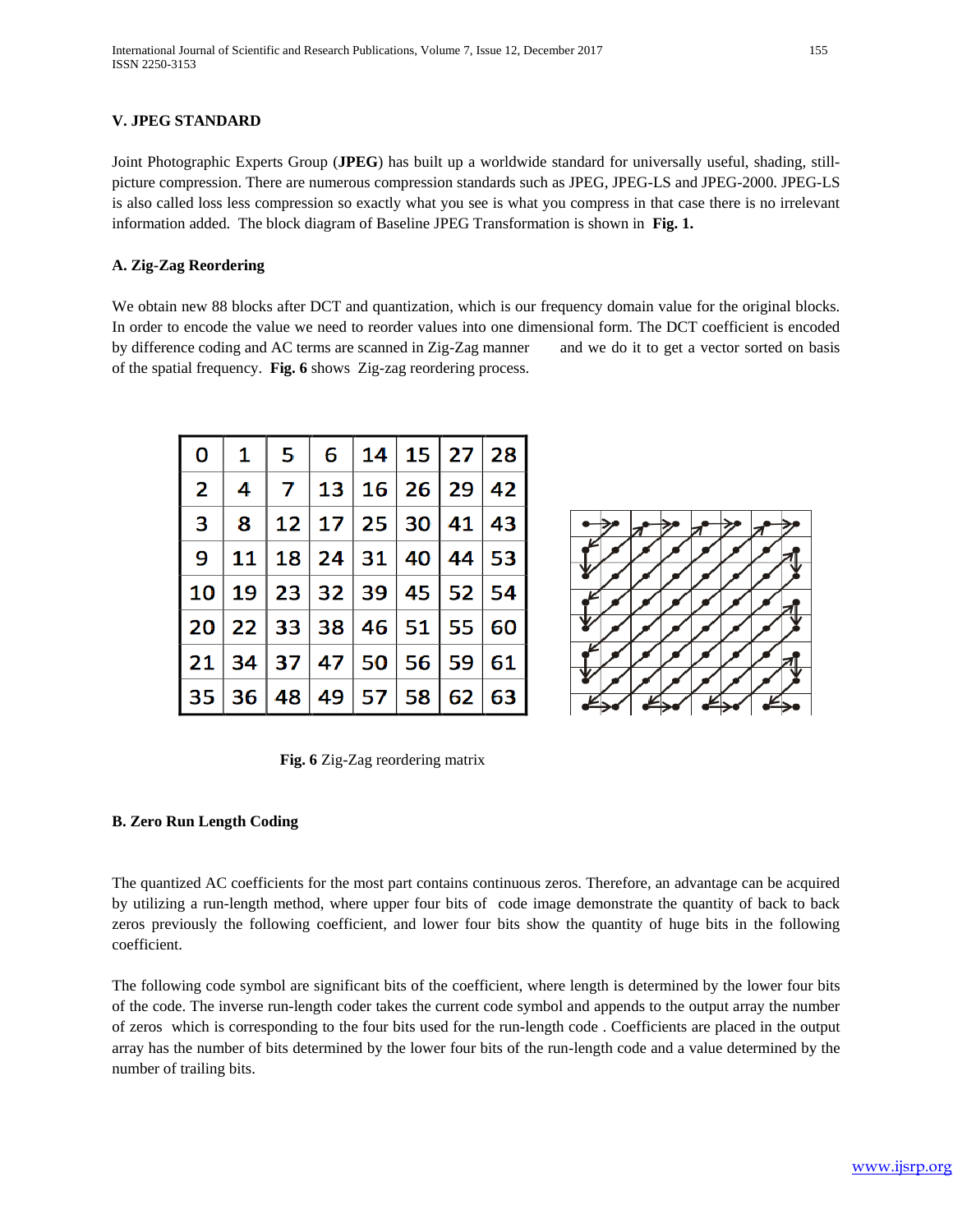#### **C. Difference Coding**

DC coefficients are highly correlated with each other in the blocks. DC coefficients contains more energy so they have much larger value than AC coefficients. This is why we have to reduce the correlation before doing encoding. JPEG standard encodes the resulting difference between the DC coefficients. The difference value between adjacent DC values can be compute by the following equation:

$$
Diff_i = DC_i - DC_{i-1}
$$
 (8)

The initial DC value is set to zero, then difference is Huffman encoded together with the encoding of AC coefficients. Difference coding process are shown in **Fig. 7**.



#### **D. Huffman coding**

During data transmission,data need to be encoded and is converted into binary format with values 0 and 1.If all the character data is converted to binary format of same length irrespective of their priority,length of the entire code will be large.

So,huffman encoding follows a rule of assigning short length code for most frequently used words and longer length code for less frequently used words.Thus the length of entire code gets reduced.

#### **E. Decompression**

In decompression, the compression phase is reversed in the opposite order to get the image . In first step, we restore the Huffman tables from the image and then decompressing the Huffman tokens in the image.Then, DCT values for each block will be the first things needed to decompress a block. The other 63 values of each blocks are decompress by JPEG, filling the appropriate number and last step is combined of decoding the zigzag order and then recreating